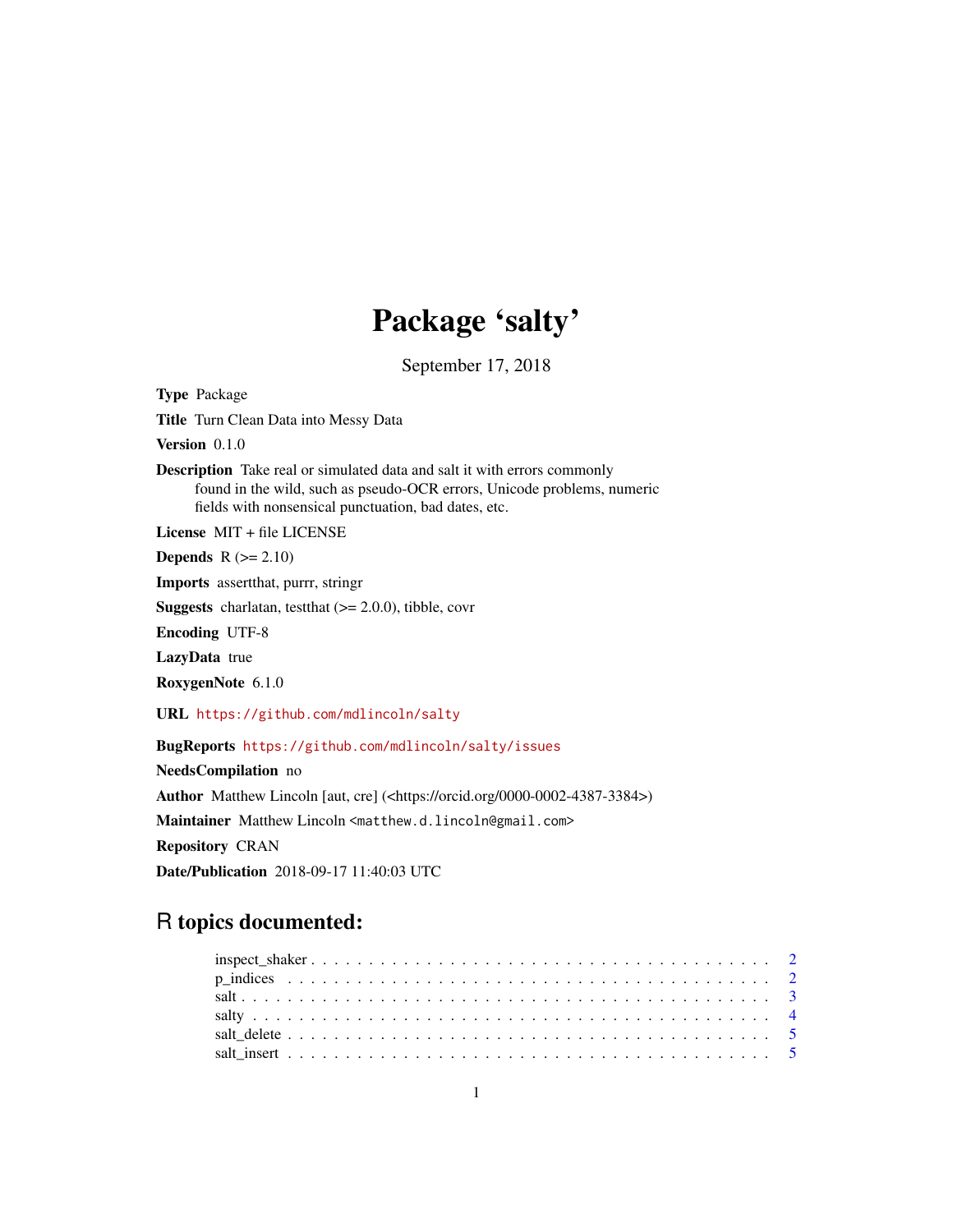#### 2 p\_indices  $p\_indices$

| Index |  |  |
|-------|--|--|
|       |  |  |
|       |  |  |
|       |  |  |
|       |  |  |
|       |  |  |

inspect\_shaker *Access the original source vector for a given [shaker](#page-8-1) function*

### Description

Access the original source vector for a given [shaker](#page-8-1) function

### Usage

inspect\_shaker(f)

### Arguments

f A [shaker](#page-8-1) function

### Value

A character vector

### Examples

inspect\_shaker(shaker\$punctuation)

p\_indices *Sample a proportion of indices of a vector*

### Description

Sample a proportion of indices of a vector

### Usage

p\_indices(x, p)

### Arguments

| $\boldsymbol{\mathsf{x}}$ | A vector                              |
|---------------------------|---------------------------------------|
| p                         | A numeric probability between 0 and 1 |

<span id="page-1-0"></span>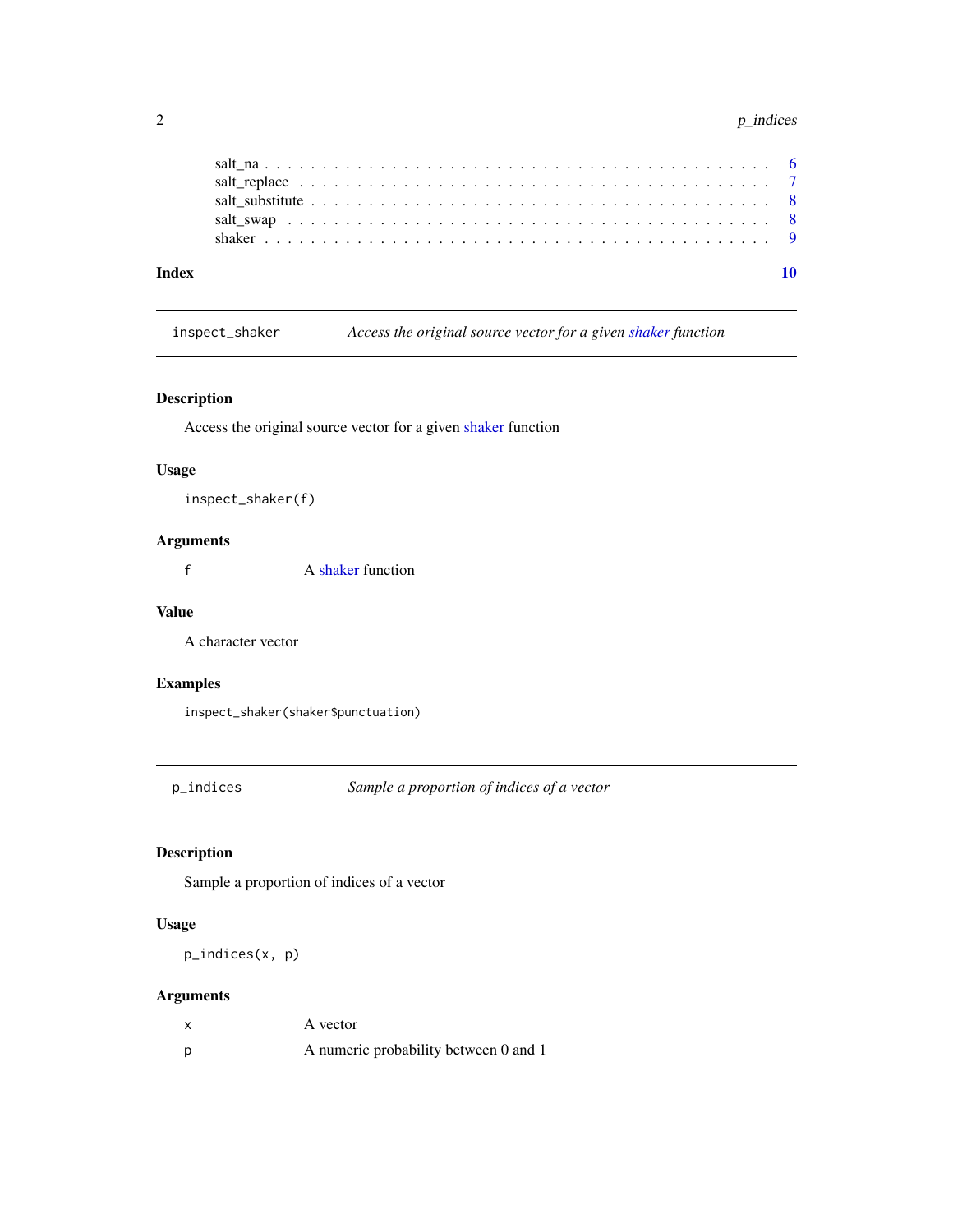### <span id="page-2-0"></span>Value

An integer vector of indices.

### salt *Salt vectors with common data problems*

### <span id="page-2-1"></span>Description

These are easy-to-use wrapper functions that call either [salt\\_insert](#page-4-1) (for including new characters) or [salt\\_replace](#page-6-1) (for salting that requires replacement of specific characters) with sane defaults.

#### Usage

salt\_punctuation(x,  $p = 0.2$ ,  $n = 1$ ) salt\_letters(x,  $p = 0.2$ ,  $n = 1$ ) salt\_whitespace(x,  $p = 0.2$ ,  $n = 1$ ) salt\_digits(x,  $p = 0.2$ ,  $n = 1$ )  $salt\_ocr(x, p = 0.2, rep_p = 0.1)$  $salt_capitalization(x, p = 0.1, rep_p = 0.1)$  $salt\_decimal\_commas(x, p = 0.1, rep_p = 0.1)$ 

### Arguments

| $\mathsf{X}$ | A vector. This will always be coerced to character during salting.                                                                              |
|--------------|-------------------------------------------------------------------------------------------------------------------------------------------------|
| p            | A number between 0 and 1. Percent of values in x that should be salted.                                                                         |
| n            | A positive integer. Number of times to add new values from insertions into<br>selected values in x manually supply your own list of characters. |
| rep_p        | A number between 0 and 1. Probability that a given match should be replaced<br>in one of the selected values.                                   |

### Details

For a more fine-grained control over how characters are added and whether , see the documentation for [salt\\_insert,](#page-4-1) [salt\\_substitute,](#page-7-1) [salt\\_replace,](#page-6-1) and [salt\\_delete.](#page-4-2)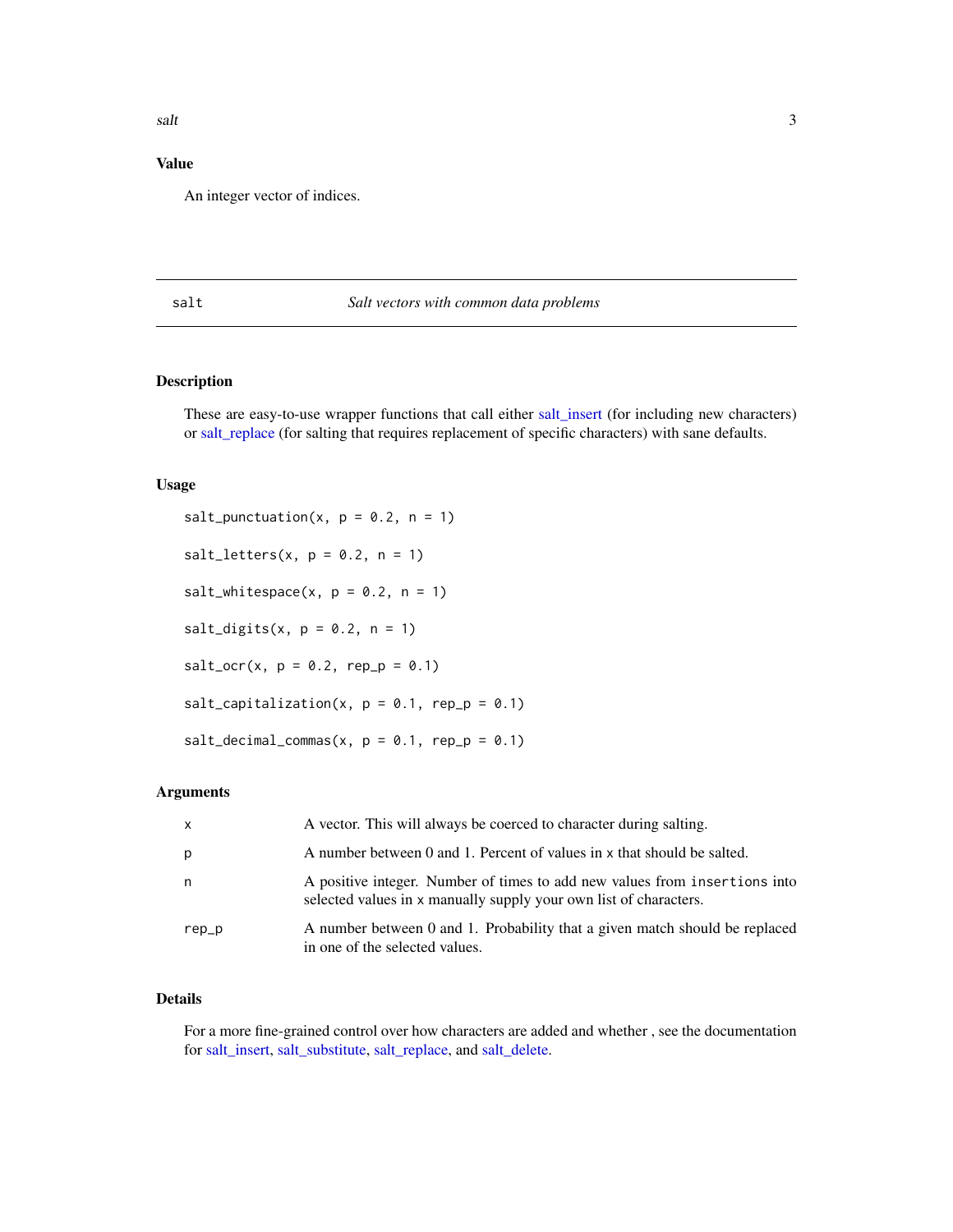### <span id="page-3-0"></span>Functions

- salt\_punctuation: Punctuation characters
- salt\_letters: Upper- and lower-case letters
- salt\_whitespace: Spaces
- salt\_digits: 0-9
- salt\_ocr: Replace some substrings with common OCR problems
- salt\_capitalization: Flip capitalization of letters
- salt\_decimal\_commas: Flip decimals to commas and vice versa

salty *salty: Turn Clean Data Into Messy Data*

### Description

Insert, delete, replace, and substitute bits of your data with messy values.

### Details

Convenient wrappers such as [salt\\_punctuation](#page-2-1) are provided for quick access to this package's functionality with simple defaults. For more fine-grained control, use one of the underlying salt\_ functions:

- [salt\\_insert](#page-4-1) will insert new characters into some of the values of x. All the original characters of the original values will be maintained.
- [salt\\_substitute](#page-7-1) will substitute some characters in some of the values of x in place of some of the original characters.
- [salt\\_replace](#page-6-1) will replace some characters in some of the values of x. Unlike [salt\\_substitute,](#page-7-1) [salt\\_replace](#page-6-1) does conditional replacement dependent on the original values of x, such as changing capitalization or simulating OCR errors based on certain character combinations.
- salt delete will remove some characters in the values of x
- [salt\\_na](#page-5-1) and [salt\\_empty](#page-5-2) will replace some values of x with NA or with empty strings.
- [salt\\_swap](#page-7-2) replaces entire values of x with new strings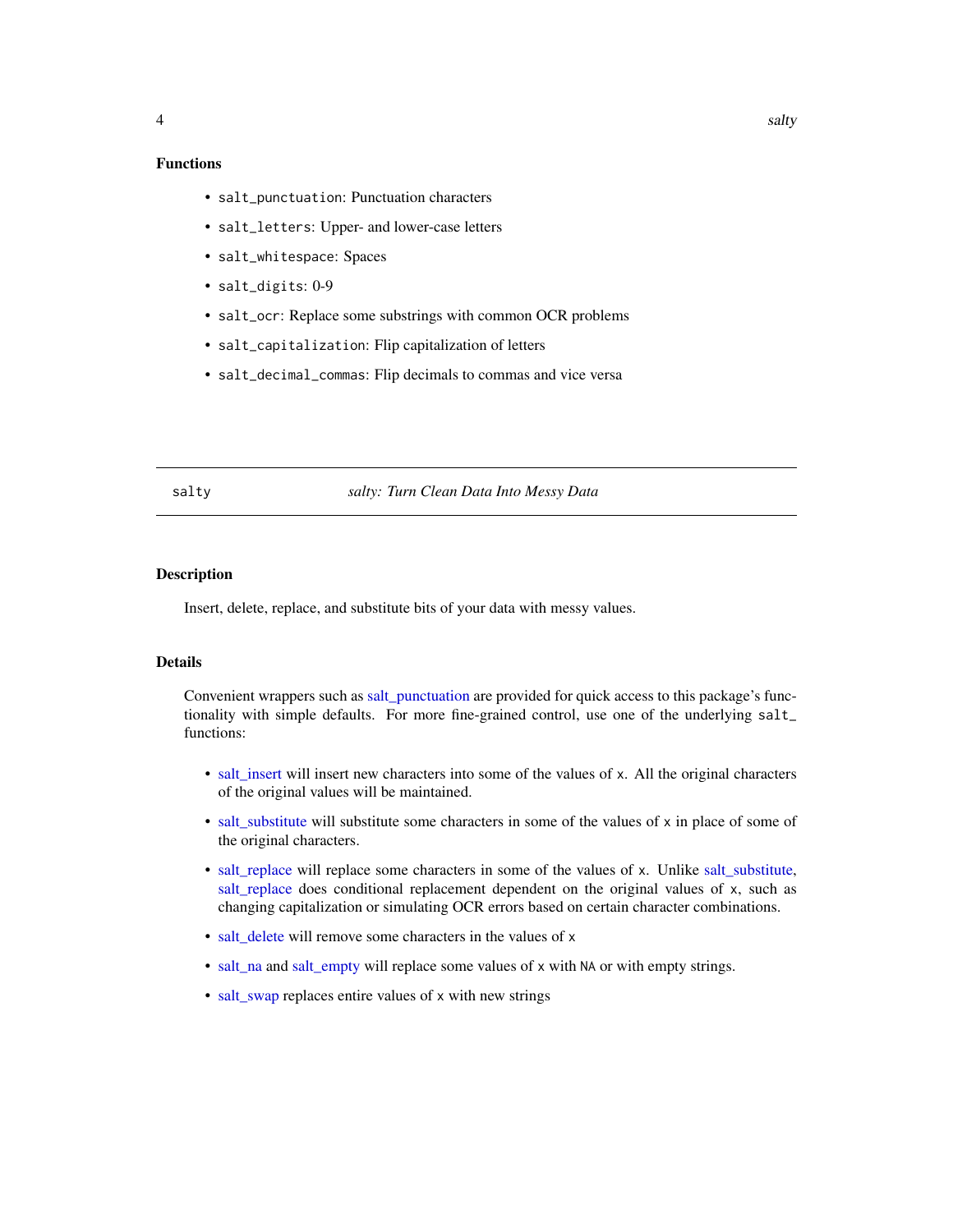<span id="page-4-2"></span><span id="page-4-0"></span>

### Description

Delete some characters from some values

### Usage

 $salt\_delete(x, p = 0.2, n = 1)$ 

### Arguments

| $\mathsf{x}$ | A vector. This will always be coerced to character during salting.         |
|--------------|----------------------------------------------------------------------------|
| p            | A number between 0 and 1. Percent of values in x that should be salted.    |
| n.           | A positive integer. Number of times to add new values from insertions into |
|              | selected values in x manually supply your own list of characters.          |

### Value

A character vector the same length as x

### Examples

```
x <- c("Lorem ipsum dolor sit amet, consectetur adipiscing elit.",
       "Nunc finibus tortor a elit eleifend interdum.",
      "Maecenas aliquam augue sit amet ultricies placerat.")
salt\_delete(x, p = 0.5, n = 5)salt\_empty(x, p = 0.5)salt\_na(x, p = 0.5)
```
<span id="page-4-1"></span>salt\_insert *Insert new characters into some values in a vector*

### Description

Inserts a selection of characters into a percentage of values in the supplied vector.

### Usage

```
salt_insert(x, insertions, p = 0.2, n = 1)
```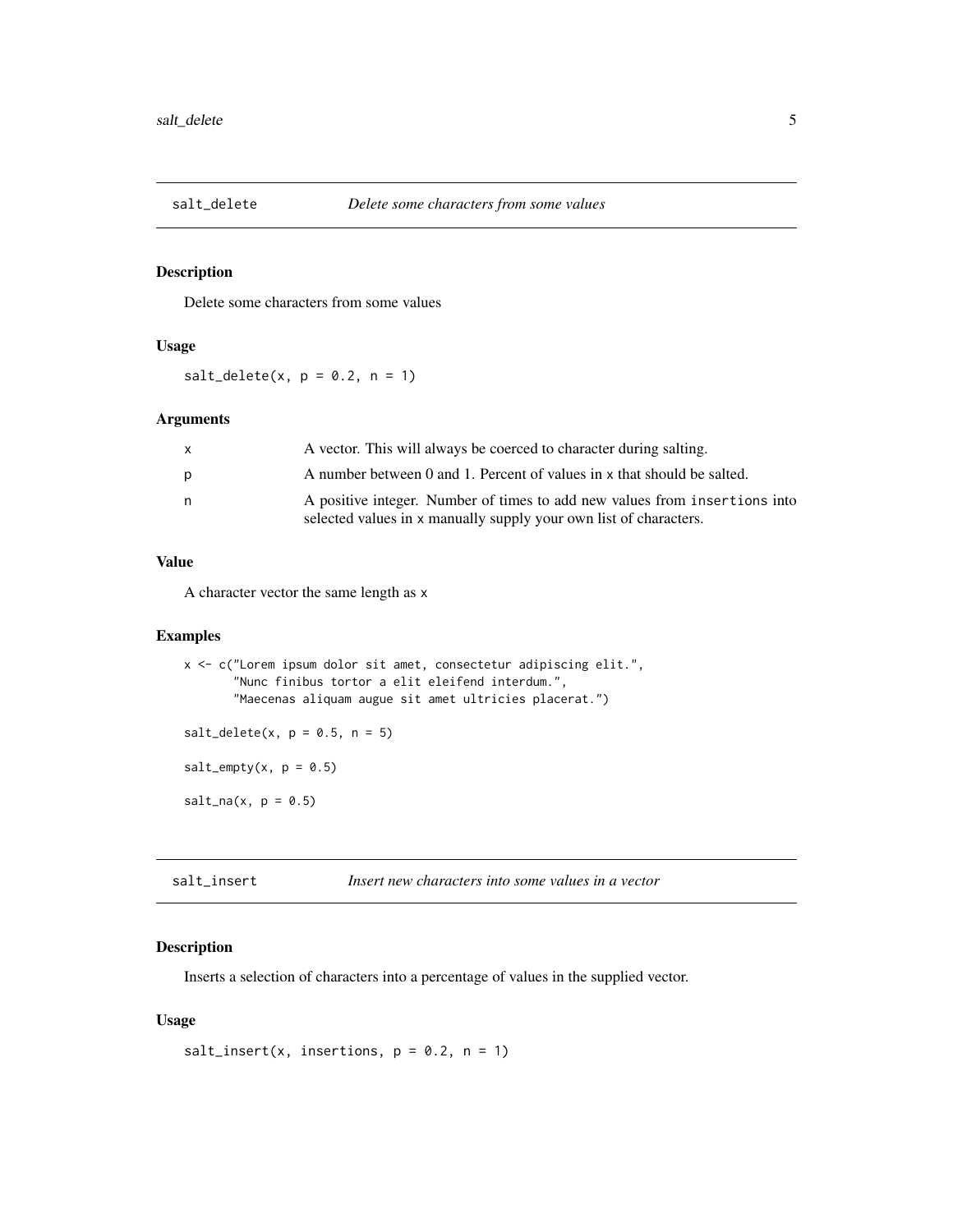### <span id="page-5-0"></span>Arguments

| $\mathsf{x}$ | A vector. This will always be coerced to character during salting.                                                                              |
|--------------|-------------------------------------------------------------------------------------------------------------------------------------------------|
| insertions   | A shaker function, or a character vector.                                                                                                       |
| р            | A number between 0 and 1. Percent of values in x that should be salted.                                                                         |
| n            | A positive integer. Number of times to add new values from insertions into<br>selected values in x manually supply your own list of characters. |

### Value

A character vector the same length as x

### <span id="page-5-1"></span>salt\_na *Remove entire values from a vector*

## <span id="page-5-2"></span>Description

Remove entire values from a vector

### Usage

 $salt\_na(x, p = 0.2)$ 

 $salt\_empty(x, p = 0.2)$ 

### Arguments

| $\mathsf{x}$ | A vector                                                |
|--------------|---------------------------------------------------------|
|              | A number between 0 and 1. Proportion of values to edit. |

### Value

A vector the same length as x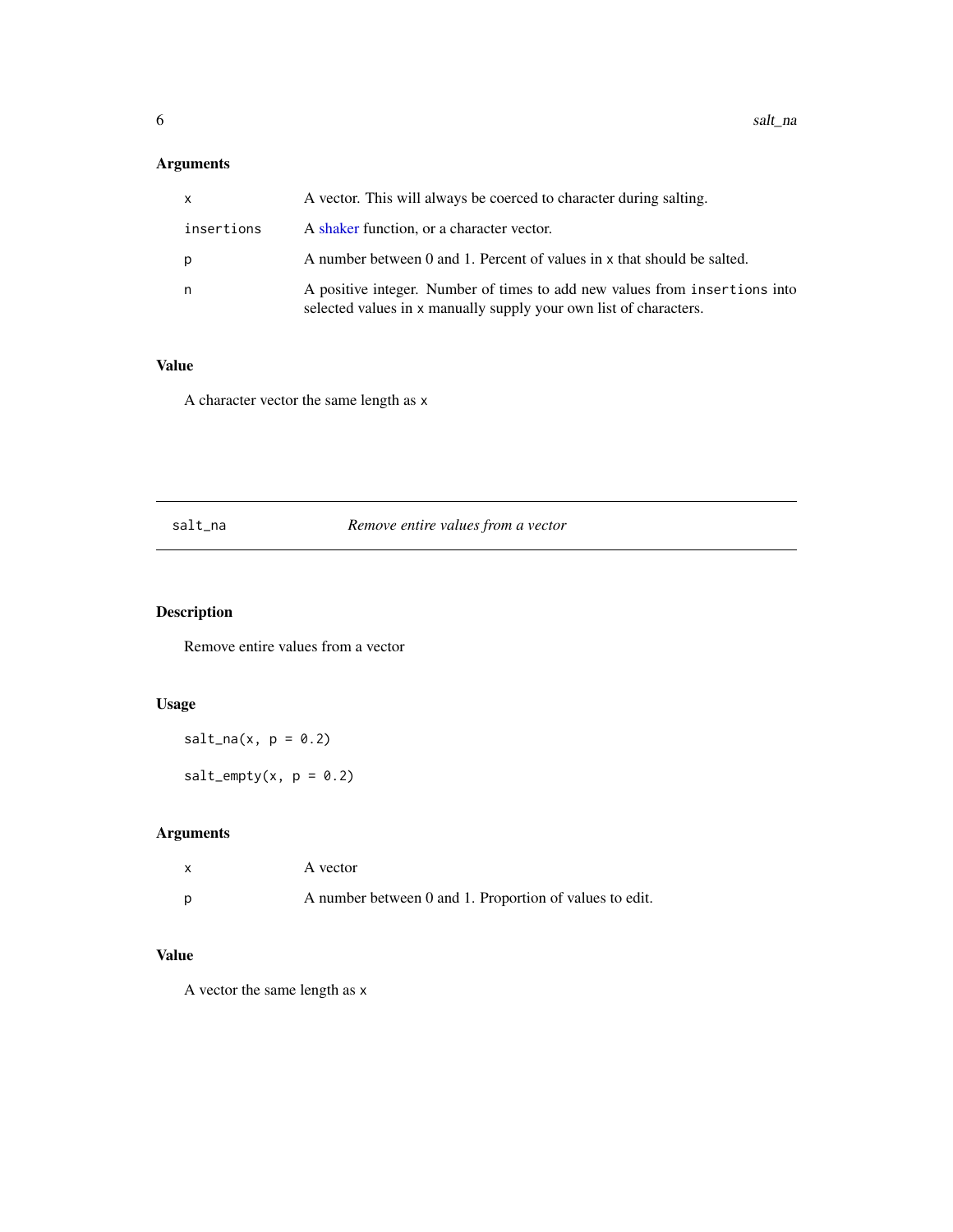<span id="page-6-1"></span><span id="page-6-0"></span>

### Description

Inserts a selection of characters into some values of x. Pair [salt\\_replace](#page-6-1) with the named vectors in [replacement\\_shaker,](#page-8-2) or supply your own named vector of replacements. The convenience functions [salt\\_ocr](#page-2-1) and [salt\\_capitalization](#page-2-1) are light wrappers around [salt\\_replace.](#page-6-1)

#### Usage

salt\_replace(x, replacements,  $p = 0.1$ , rep\_p = 0.5)

### Arguments

| $\mathsf{x}$ | A vector. This will always be coerced to character during salting.                                            |
|--------------|---------------------------------------------------------------------------------------------------------------|
| replacements | A replacement shaker function, or a named character vector of patterns and<br>replacements.                   |
| p            | A number between 0 and 1. Percent of values in x that should be salted.                                       |
| rep_p        | A number between 0 and 1. Probability that a given match should be replaced<br>in one of the selected values. |

### Value

A character vector the same length as x

### Examples

```
x <- c("Lorem ipsum dolor sit amet, consectetur adipiscing elit.",
       "Nunc finibus tortor a elit eleifend interdum.",
       "Maecenas aliquam augue sit amet ultricies placerat.")
salt\_replace(x, replacement\_shaker\Qapitalization, p = 0.5, rep_p = 0.2)
salt\_ocr(x, p = 1, rep_p = 0.5)
```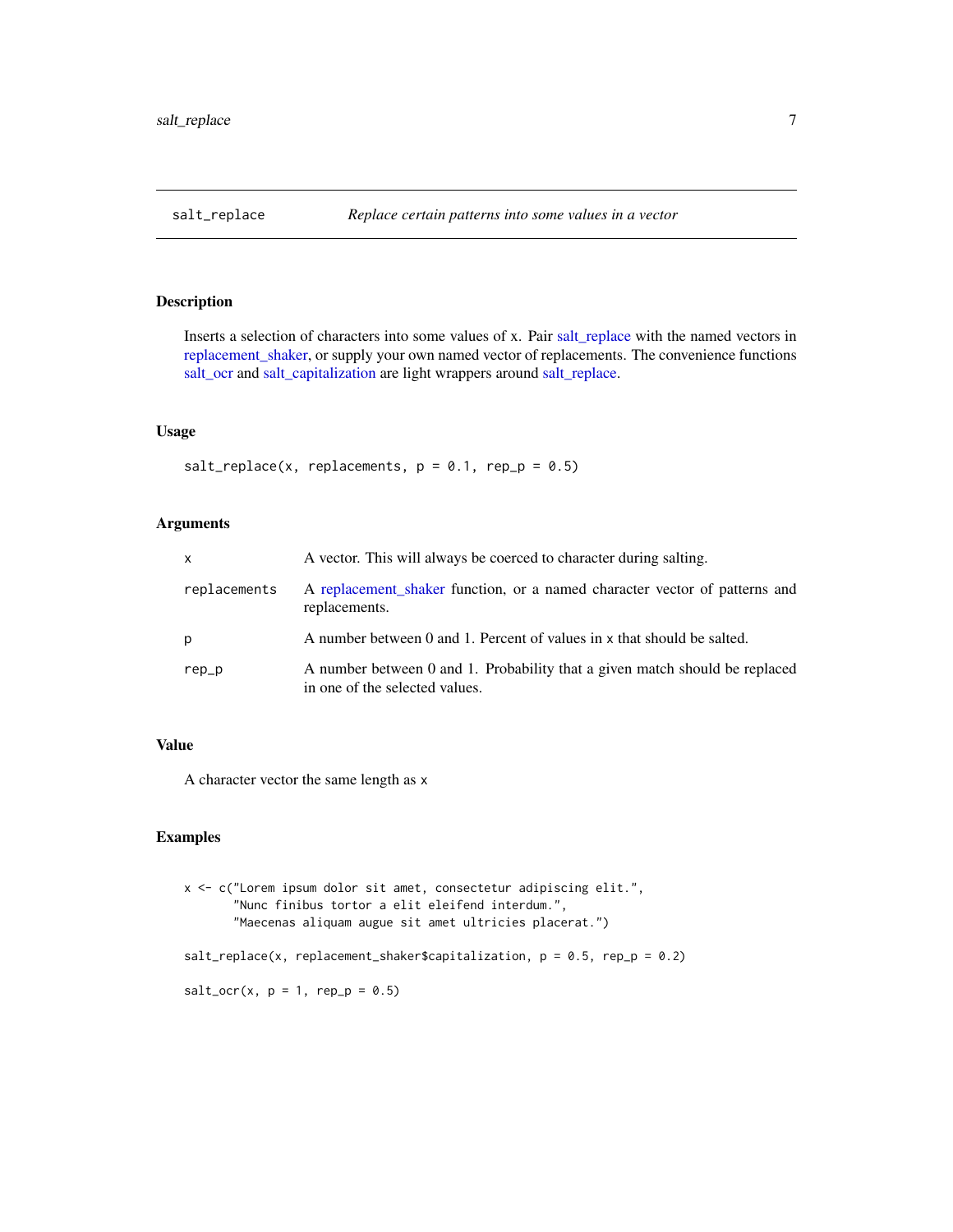<span id="page-7-1"></span><span id="page-7-0"></span>

### Description

Substitute certain characters in a vector

#### Usage

```
salt_substitute(x, substitutions, p = 0.2, n = 1)
```
### Arguments

| $\mathsf{x}$  | A vector. This will always be coerced to character during salting.                                                                              |
|---------------|-------------------------------------------------------------------------------------------------------------------------------------------------|
| substitutions | Values to be substituted in                                                                                                                     |
| p             | A number between 0 and 1. Percent of values in x that should be salted.                                                                         |
| n.            | A positive integer. Number of times to add new values from insertions into<br>selected values in x manually supply your own list of characters. |

### Value

A character vector the same length as x

### Examples

```
x <- c("Lorem ipsum dolor sit amet, consectetur adipiscing elit.",
       "Nunc finibus tortor a elit eleifend interdum.",
      "Maecenas aliquam augue sit amet ultricies placerat.")
```
salt\_substitute(x, shaker\$digits,  $p = 0.5$ ,  $n = 5$ )

<span id="page-7-2"></span>salt\_swap *Randomly swap out entire values in a vector*

### Description

Because swaps can be provided by either a character vector or a function that returns a character vector, salt\_swap can be fruitfully used in conjunction with the [charlatan::charlatan](#page-0-0) package to intersperse real data with simulated data.

### Usage

 $salt\_swap(x, swaps, p = 0.2)$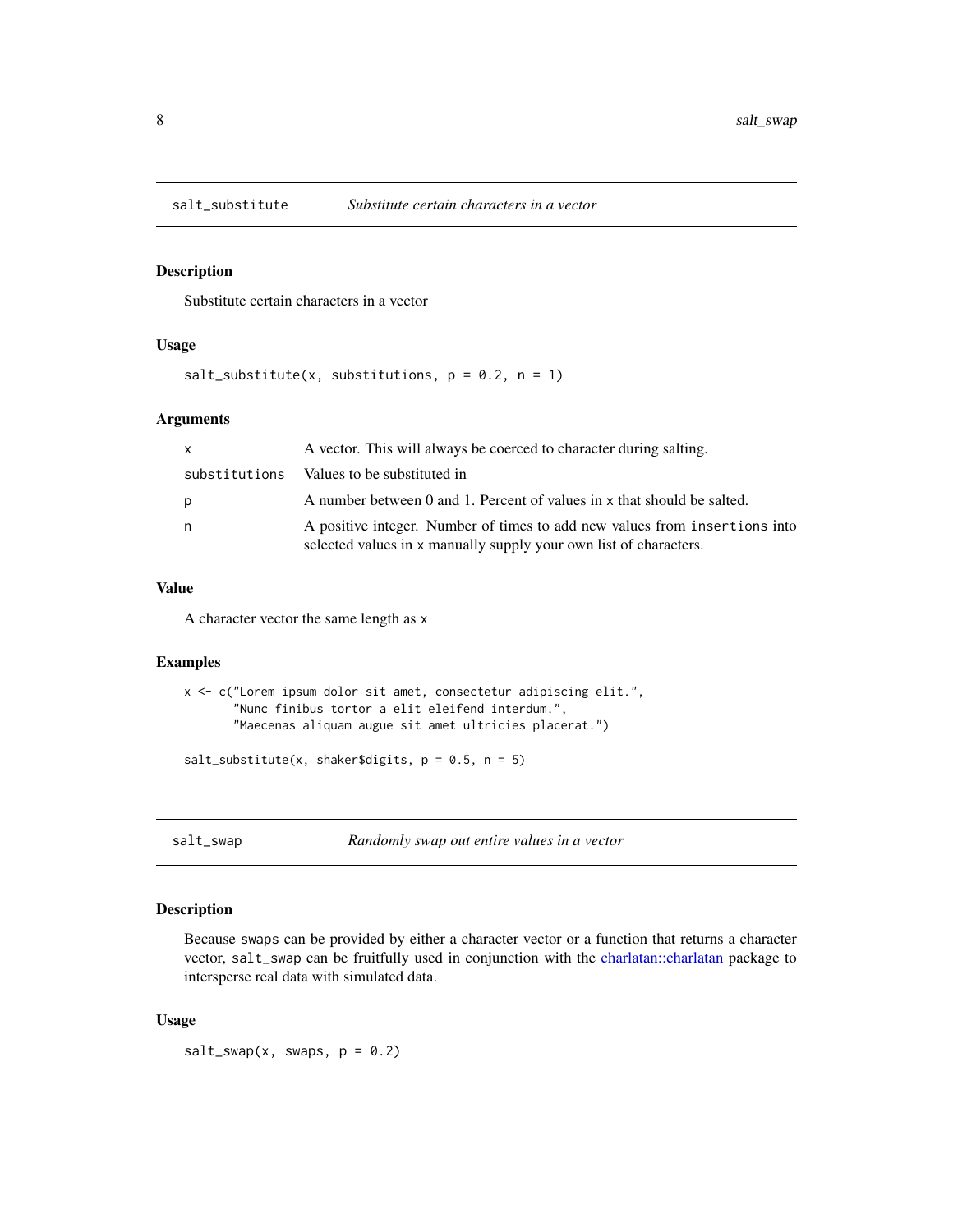#### <span id="page-8-0"></span>shaker 9

### Arguments

| X     | A vector. This will always be coerced to character during salting.      |
|-------|-------------------------------------------------------------------------|
| swaps | Values to be swapped out                                                |
| p     | A number between 0 and 1. Percent of values in x that should be salted. |

### Value

A character vector the same length as x

### Examples

```
x <- c("Lorem ipsum dolor sit amet, consectetur adipiscing elit.",
       "Nunc finibus tortor a elit eleifend interdum.",
      "Maecenas aliquam augue sit amet ultricies placerat.")
new_values <- c("foo", "bar", "baz")
salt\_swap(x, swaps = new_value, p = 0.5)
```
<span id="page-8-1"></span>shaker *Get a set of values to use in* salt\_ *functions*

#### <span id="page-8-2"></span>Description

[shaker](#page-8-1) contains various character sets to be added to your data using [salt\\_insert](#page-4-1) and [salt\\_substitute.](#page-7-1) [replacement\\_shaker](#page-8-2) is for [salt\\_replace,](#page-6-1) and contains pairlists that replace matched patterns in your data.

### Usage

shaker

replacement\_shaker

available\_shakers()

### Format

An object of class list of length 6.

### Value

A sampling function that will be called by [salt\\_insert,](#page-4-1) [salt\\_substitute,](#page-7-1) or [salt\\_replace.](#page-6-1)

### Examples

salt\_insert(letters, shaker\$punctuation) available\_shakers()